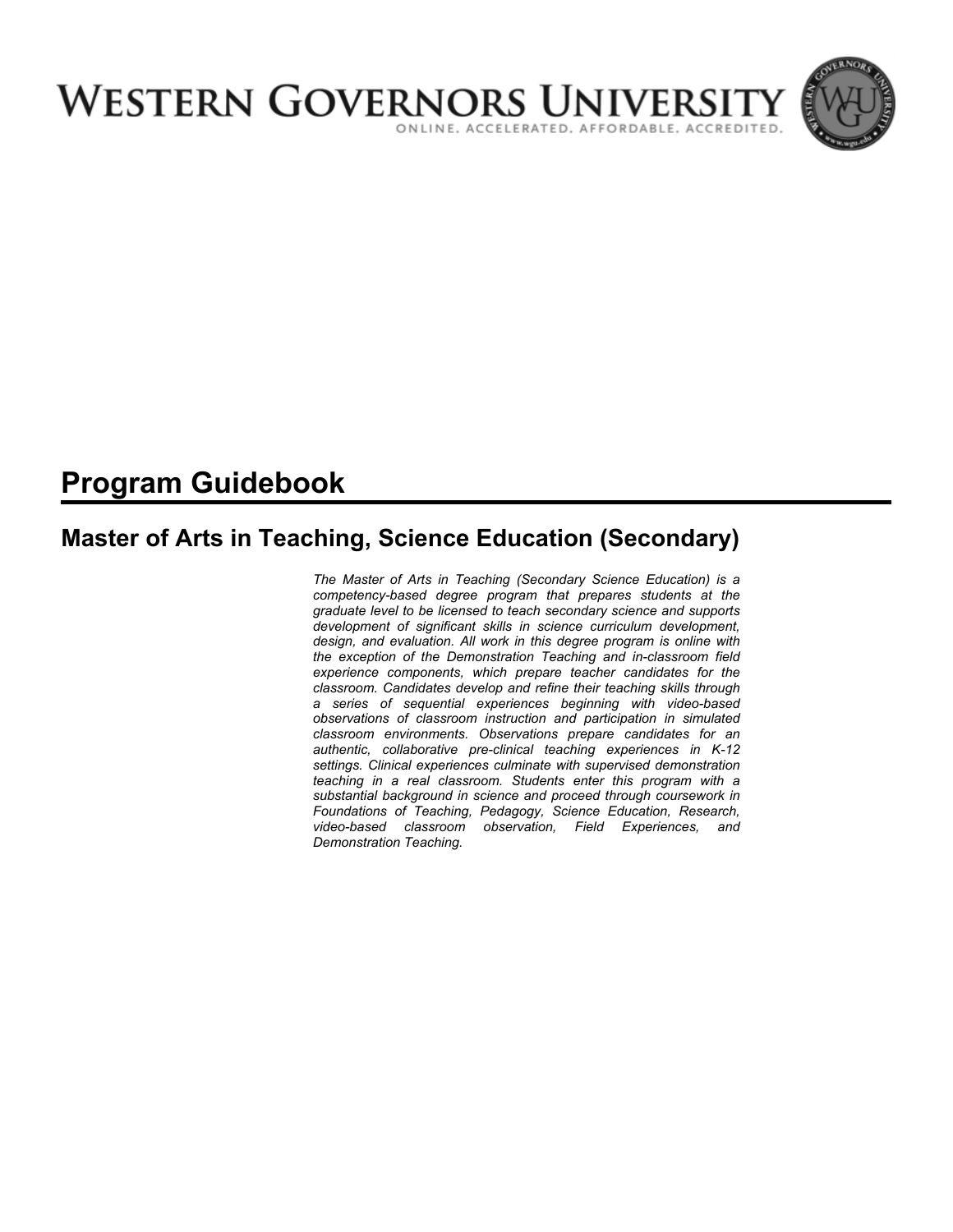# **Understanding the Competency-Based Approach**

Practically speaking, how do competency-based programs like those offered at Western Governors University (WGU) work? Unlike traditional universities, WGU does not award degrees based on completion of a certain number of credit hours or a certain set of required courses. Instead, you will earn your degree by demonstrating your skills, knowledge, and understanding of important concepts.

Progress through a degree program is governed not by the amount of time you spend in class but by your ability to demonstrate mastery of competencies as you complete required courses. Of course, you will need to engage in learning experiences as you review competencies or develop knowledge and skills in areas in which you may be weak. To help you acquire the knowledge and skills you need to complete your courses and program, WGU provides a rich array of learning resources. Your program mentor will work closely with you to help you understand the competencies required for your program and to help you create a schedule for completing your courses. You will also work closely with course instructors as you engage in each of your courses. As subject matter experts, course instructors will guide you through the content you must master to pass the course assessments.

The benefit of this competency-based system is that enables students who are knowledgeable about a particular subject to make accelerated progress toward completing a degree, even if they lack college experience. You may have gained skills and knowledge of a subject while on the job, accumulated wisdom through years of life experience, or already taken a course on a particular subject. WGU will award your degree based on the skills and knowledge that you possess and can demonstrate—not the number of credits hours on your transcript.

# **Accreditation**

Western Governors University is the only university in the history of American higher education to have earned accreditation from four regional accrediting commissions. WGU's accreditation was awarded by (1) the Northwest Commission on Colleges and Universities, (2) the Higher Learning Commission of the North Central Association of Colleges and Schools, (3) the Accrediting Commission for Community and Junior Colleges of the Western Association of Schools and Colleges, and (4) the Accrediting Commission for Senior Colleges and Universities of the Western Association of Schools and Colleges. The university's accreditation status is now managed by the Northwest Commission on Colleges and Universities (NWCCU), which reaffirmed WGU's accreditation in February 2020. The WGU Teachers College is accredited at the initial-licensure level by the Council for the Accreditation of Educator Preparation (CAEP) and by the Association of Advancing Quality in Educator Preparation (AAQEP) . The nursing programs are accredited by the Commission on Collegiate Nursing Education (CCNE). The Health Information Management program is accredited by the Commission on Accreditation for Health Informatics and Information Management Education (CAHIIM). The College of Business programs are accredited by the Accreditation Council for Business Schools and Programs (ACBSP).

## **The Degree Plan**

The focus of your program is your personalized Degree Plan. The Degree Plan is a detailed blueprint of the courses you will need to complete in order to earn your degree. The Degree Plan also lays out the accompanying learning resources and assessments that compose your program. The list of courses in the Degree Plan is often referred to as the standard path. The amount of time it takes to complete your program depends on both the amount of new information you need to learn and the amount of time you plan to devote each week to study.

Students vary widely in the specific skills and information they need to learn. For example, some students may be highly knowledgeable in a particular subject matter and would not need to engage in new learning opportunities. Other students may find that portions of the program require them to learn new information and that they need to take an online class or participate in a study module to acquire the knowledge and skills needed to fulfill program competencies in that area. Some individuals may be able to devote as little as 15–20 hours per week to the program, while others may need to devote more time. For this reason,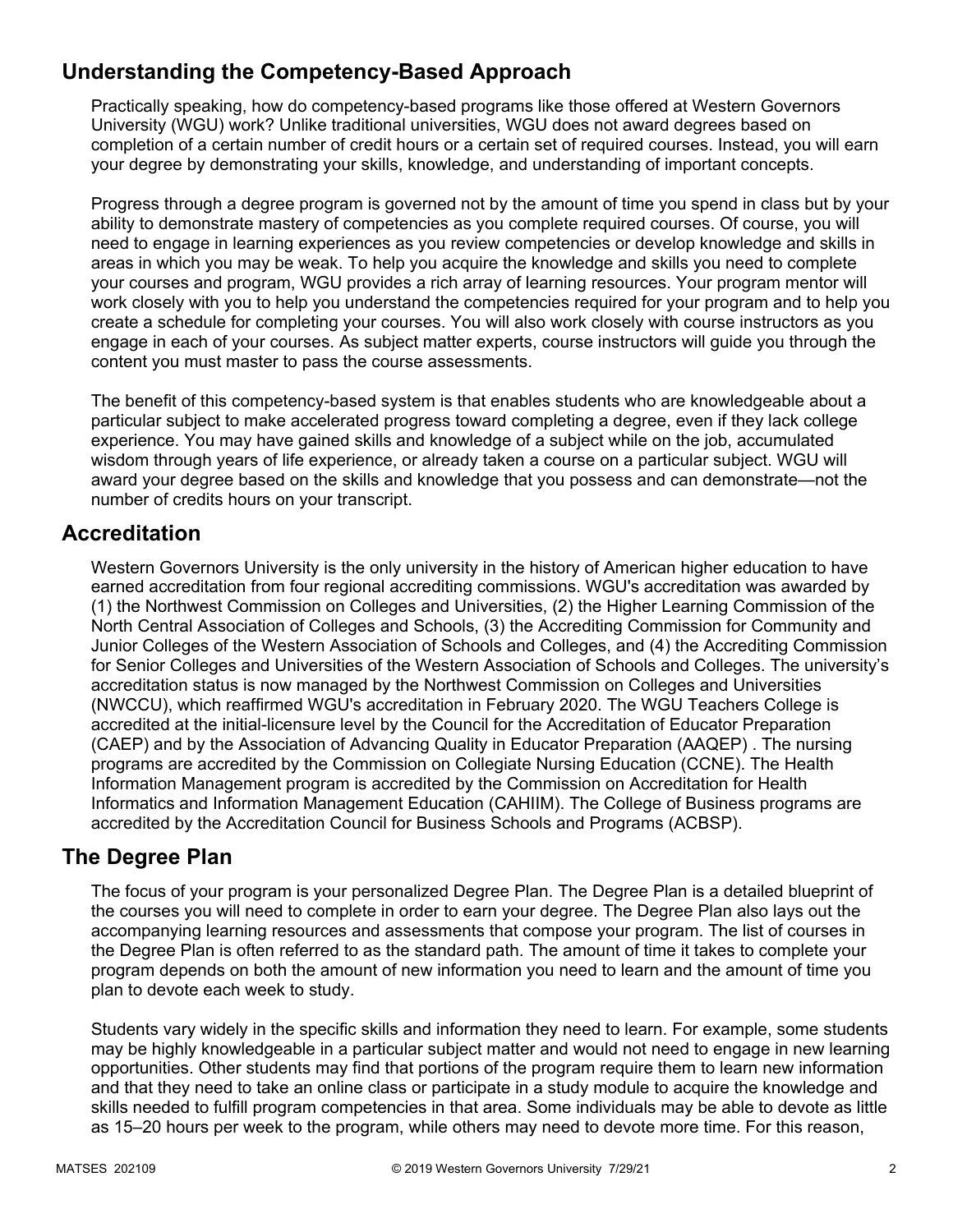pre-assessments are there to help your program mentor form a profile of your prior knowledge and create a personalized Degree Plan.

### **How You Will Interact with Faculty**

At WGU, faculty serve in specialized roles, and they will work with you individually to provide the guidance, instruction, and support you will need to succeed and graduate. As a student, it is important for you to take advantage of this support. It is key to your progress and ultimate success.

Upon your enrollment, you will be assigned a program mentor—an expert in your field of study who will provide you with regular program-level guidance and support from the day you start until the day you graduate. Your program mentor will set up regular telephone appointments (weekly at first) with you, which you will be expected to keep. The mentor will review program competencies with you and work with you to develop a plan and schedule for your coursework. Your program mentor will serve as your main point of contact throughout your program—helping you set weekly study goals, recommending specific learning materials, telling you what to expect in courses, and keeping you motivated. In addition to regular calls, your program mentor is available to help you resolve questions and concerns as they arise.

For many of the courses at WGU, you will be required to complete performance assessments. These include reports, papers, presentations, and projects that let you demonstrate your mastery of the required competencies. A separate group of faculty members, called evaluators, will review your work to determine whether it meets requirements. Evaluators are also subject matter experts in their field of evaluation. If your assessment needs further work before it "passes," these evaluators, who review your work anonymously, will provide you with instructional feedback to help you meet evaluation standards and allow you to advance.

### **Connecting with Other Mentors and Fellow Students**

As you proceed through your Degree Plan, you will have direct contact with multiple faculty members. These communications can take a variety of forms, including participation in one-on-one discussions, chats in the learning communities, and live cohort and webinar opportunities. As a WGU student, you will have access to your own personal MyWGU Student Portal, which will provide a gateway to your courses of study, learning resources, and learning communities where you will interact with faculty and other students.

The learning resources in each course are specifically designed to support you as you develop competencies in preparation for your assessments. These learning resources may include reading materials, videos, tutorials, cohort opportunities, community discussions, and live discussions that are guided by course instructors who are experts in their field. You will access your program community during your orientation course to network with peers who are enrolled in your program and to receive continued support through professional enrichment and program-specific chats, blogs, and discussions. WGU also provides Student Services associates to help you and your program mentor solve any special problems that may arise.

## **Orientation**

The WGU orientation course focuses on acquainting you with WGU's competency-based model, distance education, technology, and other resources and tools available for students. You will also utilize WGU program and course communities, participate in activities, and get to know other students at WGU. The orientation course must be completed before you can start your first term at WGU.

# **Transferability of Prior College Coursework**

Because WGU is a competency-based institution, it does not award degrees based on credits but rather on demonstration of competency. WGU undergraduate programs may accept transfer credits or apply a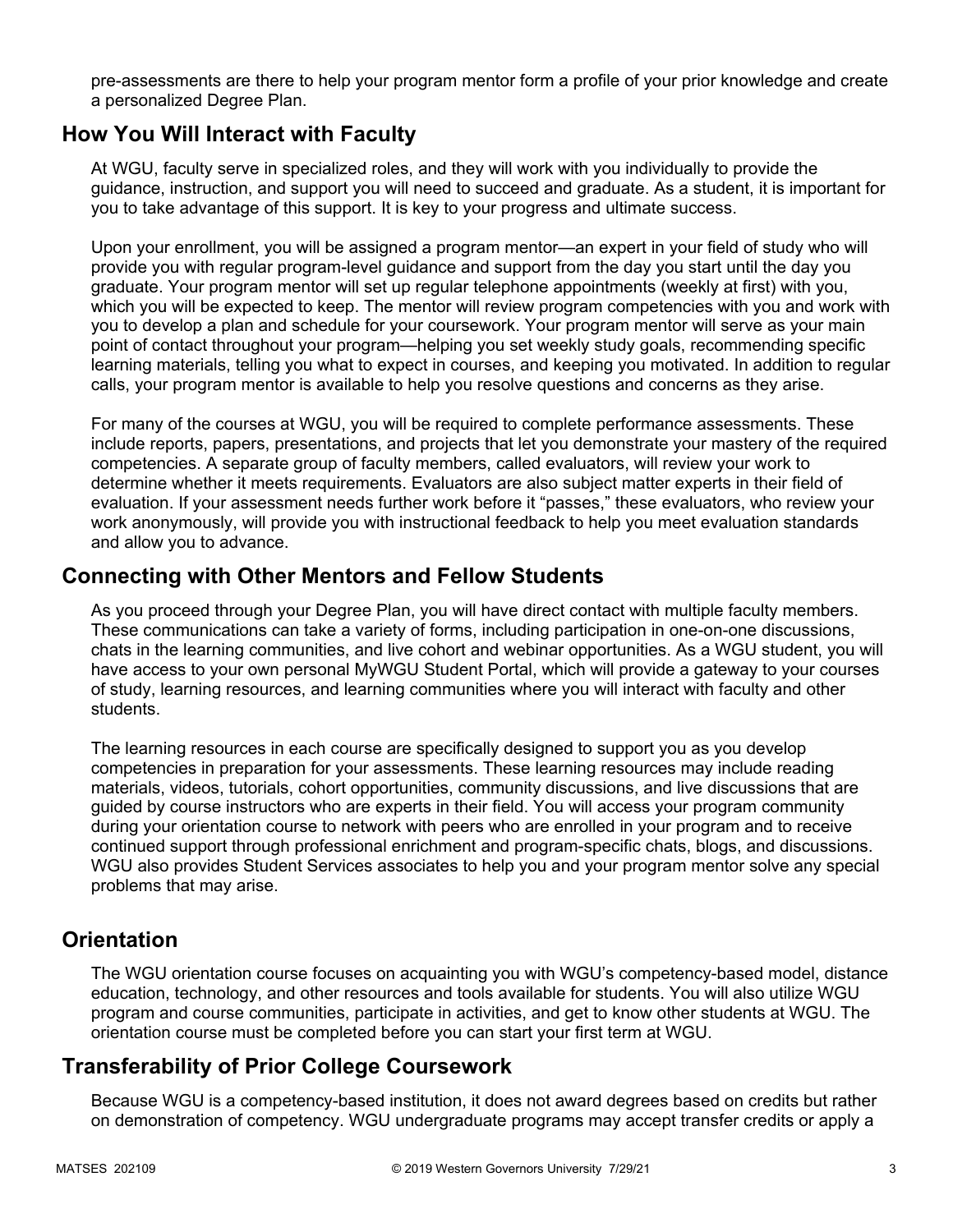'Requirement Satisfied' (RS) in some cases. Refer to your specific program transfer guidelines to determine what can be satisfied by previously earned college credits. In most cases, WGU does not accept college transfer credits at the graduate (master's) level. Students entering graduate programs must have their undergraduate degree transcripts verified before being admitted to WGU. In addition to a program's standard course path, there may be additional state-specific requirements.

### [Click here for the Student Handbook](http://cm.wgu.edu/)

WGU does not waive any requirements based on a student's professional experience and does not perform a "résumé review" or "portfolio review" that will automatically waive any degree requirements. Degree requirements and transferability rules are subject to change in order to keep the degree content relevant and current.

Remember, WGU's competency-based approach lets you take advantage of your knowledge and skills, regardless of how you obtained them. Even when you do not directly receive credit, the knowledge you possess may help you accelerate the time it takes to complete your degree program.

### **Continuous Enrollment, On Time Progress, and Satisfactory Academic Progress**

WGU is a "continuous enrollment" institution, which means you will be automatically enrolled in each of your new terms while you are at WGU. Each term is six months long. Longer terms and continuous enrollment allow you to focus on your studies without the hassle of unnatural breaks between terms that you would experience at a more traditional university. At the end of every six-month term, you and your program mentor will review the progress you have made and revise your Degree Plan for your next sixmonth term.

WGU requires that students make measurable progress toward the completion of their degree programs every term. We call this "On-Time Progress," denoting that you are on track and making progress toward on-time graduation. As full-time students, graduate students must enroll in at least 8 competency units each term, and undergraduate students must enroll in at least 12 competency units each term. Completing at least these minimum enrollments is essential to On-Time Progress and serves as a baseline from which you may accelerate your program. We measure your progress based on the courses you are able to pass, not on your accumulation of credit hours or course grades. Every time you pass a course, you are demonstrating that you have mastered skills and knowledge in your degree program. For comparison to traditional grading systems, passing a course means you have demonstrated competency equivalent to a "B" grade or better.

WGU assigns competency units to each course in order to track your progress through the program. A competency unit is equivalent to one semester credit of learning. Some courses may be assigned 3 competency units while others may be as large as 12 competency units.

Satisfactory Academic Progress (SAP) is particularly important to students on financial aid because you must achieve SAP in order to maintain eligibility for financial aid. We will measure your SAP quantitatively by reviewing the number of competency units you have completed each term. In order to remain in good academic standing, you must complete at least 66.67% of the units you attempt over the length of your program—including any courses you add to your term to accelerate your progress. Additionally, during your first term at WGU you must pass at least 3 competency units in order to remain eligible for financial aid. We know that SAP is complex, so please contact a financial aid counselor should you have additional questions. \*Please note: The Endorsement Preparation Program in Educational Leadership is not eligible for federal financial aid.

### **Courses**

Your Degree Plan includes courses needed to complete your program. To obtain your degree, you will be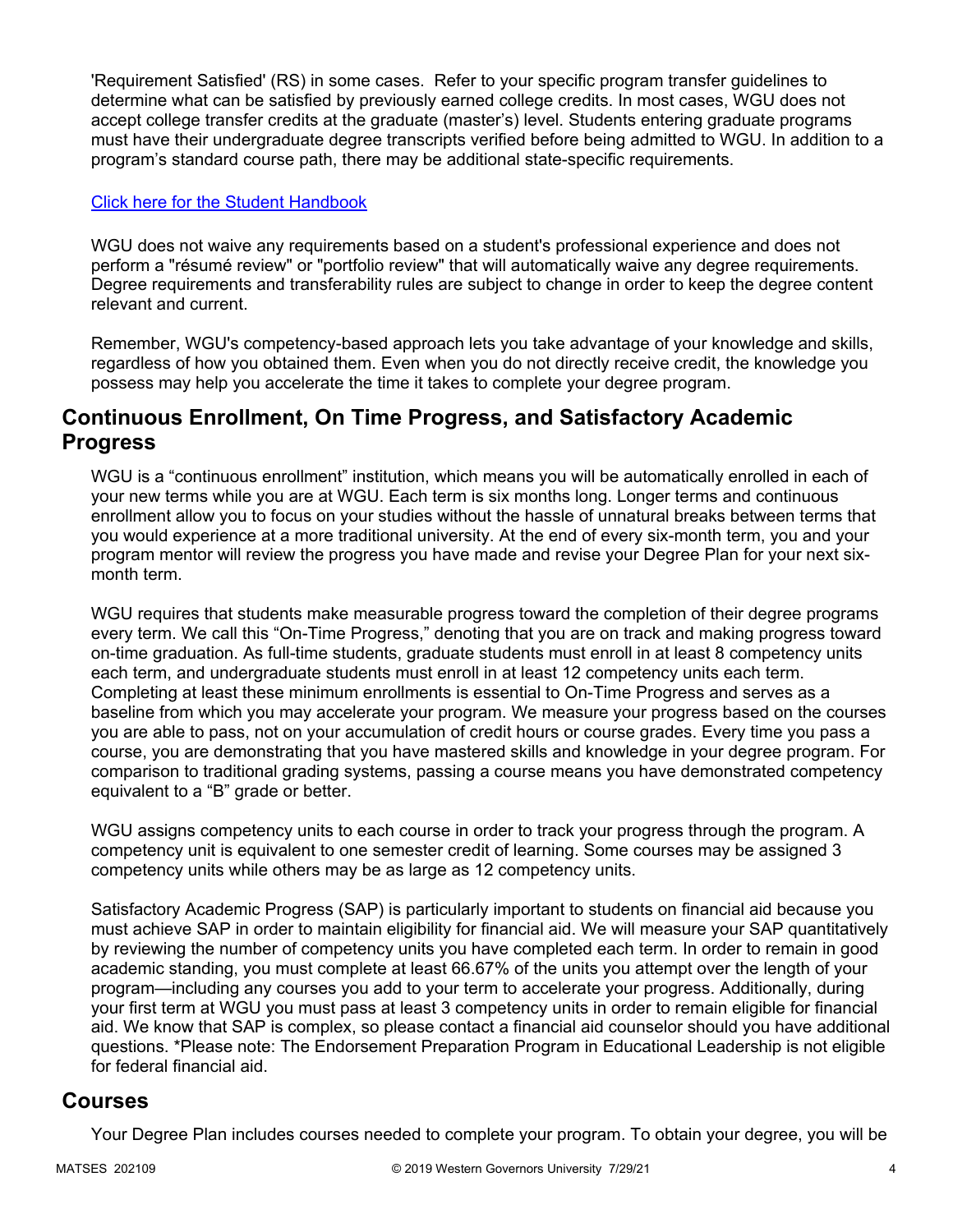required to demonstrate your skills and knowledge by completing the assessment(s) for each course. In general there are two types of assessments: performance assessments and objective assessments. Performance assessments contain, in most cases, multiple scored tasks such as projects, essays, and research papers. Objective assessments include multiple-choice items, multiple-selection items, matching, short answer, drag-and-drop, and point-and-click item types, as well as case study and videobased items. Certifications verified through third parties may also be included in your program. More detailed information about each assessment is provided in each course of study.

# **External Content & Basic Skills Exams**

Western Governors University requires that candidates pass the state-mandated content exam that aligns with their WGU program in addition to a basic skills exam (initial licensure programs only). Specific information regarding required content and basic skills exams required for each program and state can be found in the WGU Student Handbook. In many cases, it is the candidates' responsibility to register and pay for the required exams and submit their official passing score reports to WGU.

# **State Licensure Requirements**

Many states have specific licensure requirements that are not part of WGU programs that you will have to fulfill in addition to the degree requirements of your program. These state licensure requirements might include, but are not limited to: subject-specific licensure exams, state-specific teacher performance assessments, course work related to state history, basic skills exams, and background clearances. The WGU Student Handbook outlines the credentialing requirements of each state. Teacher candidates should consult the applicable section to become familiar with their state's expectations regarding licensure.

# **Learning Resources**

WGU works with many different educational partners, including enterprises, publishers, training companies, and higher educational institutions, to provide high-quality and effective learning resources that match the competencies you are developing. These vary in type, and may be combined to create the best learning experience for your course. A learning resource can be an e-textbook, online module, study guide, simulation, virtual lab, tutorial, or a combination of these. The cost of most learning resources are included in your tuition and Learning Resource Fee. They can be accessed or enrolled for through your courses. Some degree-specific resources are not covered by your tuition, and you will need to cover those costs separately. WGU also provides a robust library to help you obtain additional learning resources, as needed.

### Mobile Compatibility:

The following article provides additional details about the current state of mobile compatibility for learning resources at WGU. It includes a list that can be referenced to determine the mobile friendliness of all core course materials used in a program.

[Student Handbook article: Can I use my mobile device for learning resources?](https://cm.wgu.edu/t5/Frequently-Asked-Questions/Can-I-use-my-mobile-device-for-learning-resources/ta-p/396)

## **Standard Path**

As previously mentioned, competency units (CUs) have been assigned to each course in order to measure your academic progress. If you are an undergraduate student, you will be expected to enroll in a minimum of 12 competency units each term. Graduate students are expected to enroll in a minimum of 8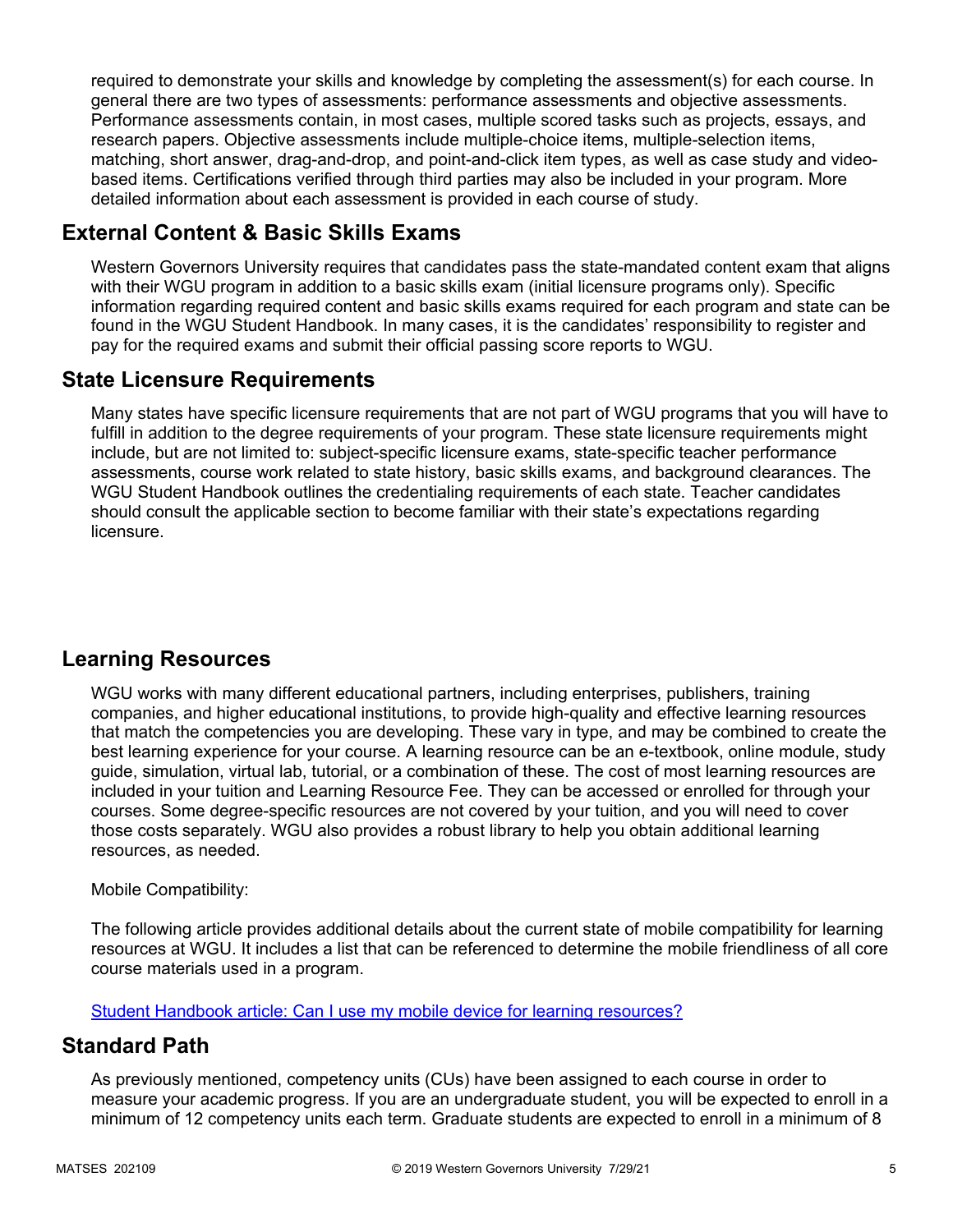competency units each term. A standard plan for a student for this program who entered WGU without any transfer units would look similar to the one on the following page. Your personal progress can be faster, but your pace will be determined by the extent of your transfer units, your time commitment, and your determination to proceed at a faster rate.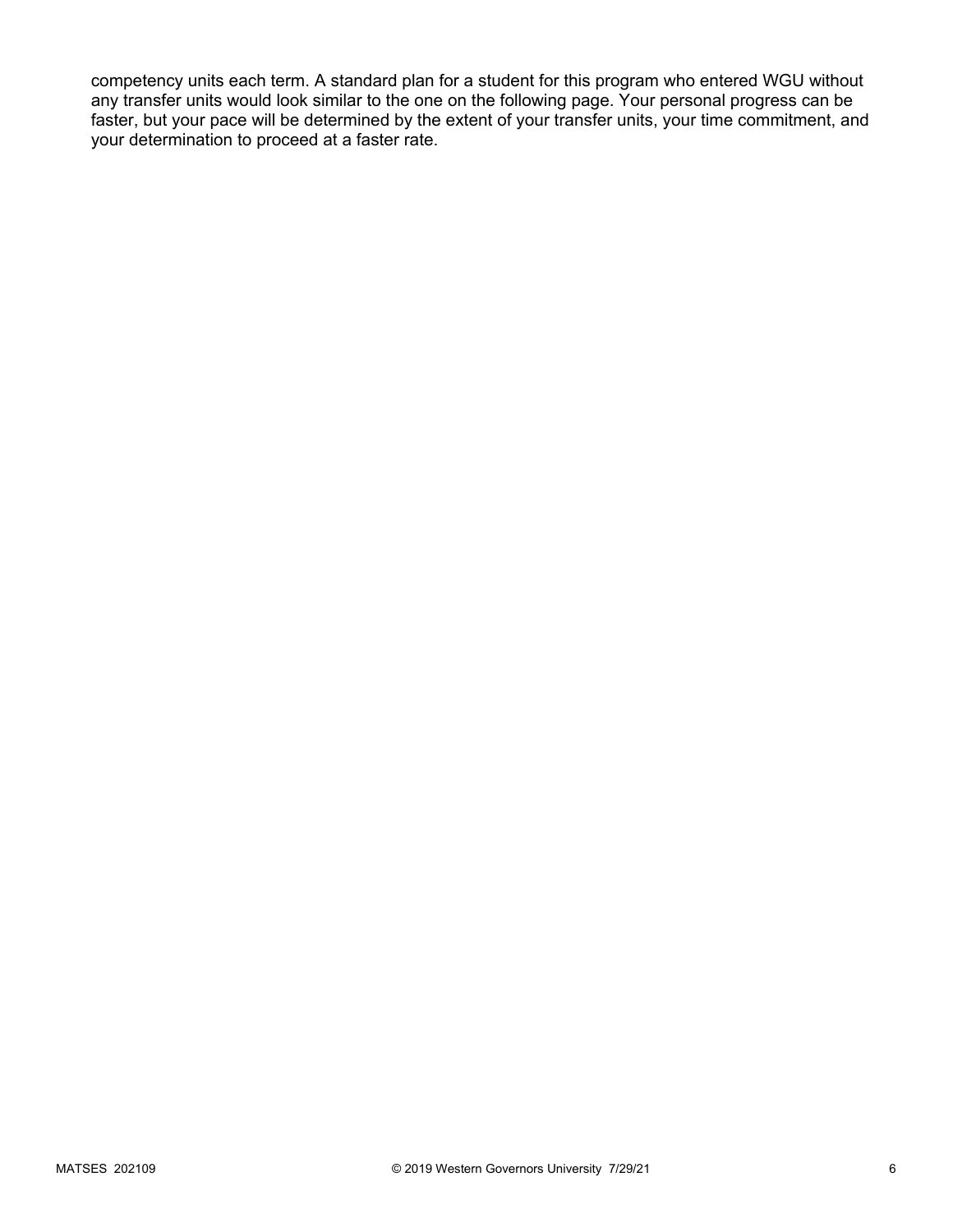# **Standard Path** *for* **Master of Arts in Teaching, Science Education (Secondary)**

| <b>Course Description</b>                                                | <b>CU<sub>s</sub></b> |
|--------------------------------------------------------------------------|-----------------------|
| <b>Foundations of Education</b>                                          | 2                     |
| Educational Psychology and Human Development of Children and Adolescents | 4                     |
| Schools as Communities of Care                                           | 2                     |
| <b>Essential Practices for Supporting Diverse Learners</b>               | 3                     |
| Creating and Managing Engaging Learning Environments                     | 2                     |
| Curriculum, Instruction, and Assessment                                  | 2                     |
| <b>Assessing Student Learning</b>                                        | 2                     |
| Using Educational Technology for Teaching and Learning                   | $\overline{2}$        |
| Secondary Reading Instruction and Interventions                          | 2                     |
| <b>Secondary Disciplinary Literacy</b>                                   | $\mathfrak{D}$        |
| Science, Technology, and Society                                         | 2                     |
| Science Methods                                                          | 3                     |
| Preclinical Experiences in Science                                       | 2                     |
| Supervised Demonstration Teaching in Science, Observations 1 and 2       | 2                     |
| Supervised Demonstration Teaching in Science, Observation 3 and Midterm  | 2                     |
| Supervised Demonstration Teaching in Science, Observations 4 and 5       | 2                     |
| Supervised Demonstration Teaching in Science, Observation 6 and Final    | $\overline{2}$        |
| Teacher Performance Assessment in Science                                | 1                     |
| <b>Professional Portfolio</b>                                            | 1                     |
| <b>Cohort Seminar</b>                                                    | 1                     |

# **Changes to Curriculum**

WGU publishes an Institutional Catalog, which describes the academic requirements of each degree program. Although students are required to complete the program version current at the time of their enrollment, WGU may modify requirements and course offerings within that version of the program to maintain the currency and relevance of WGU's competencies and programs. When program requirements are updated, students readmitting after withdrawal from the university will be expected to re-enter into the most current catalog version of the program.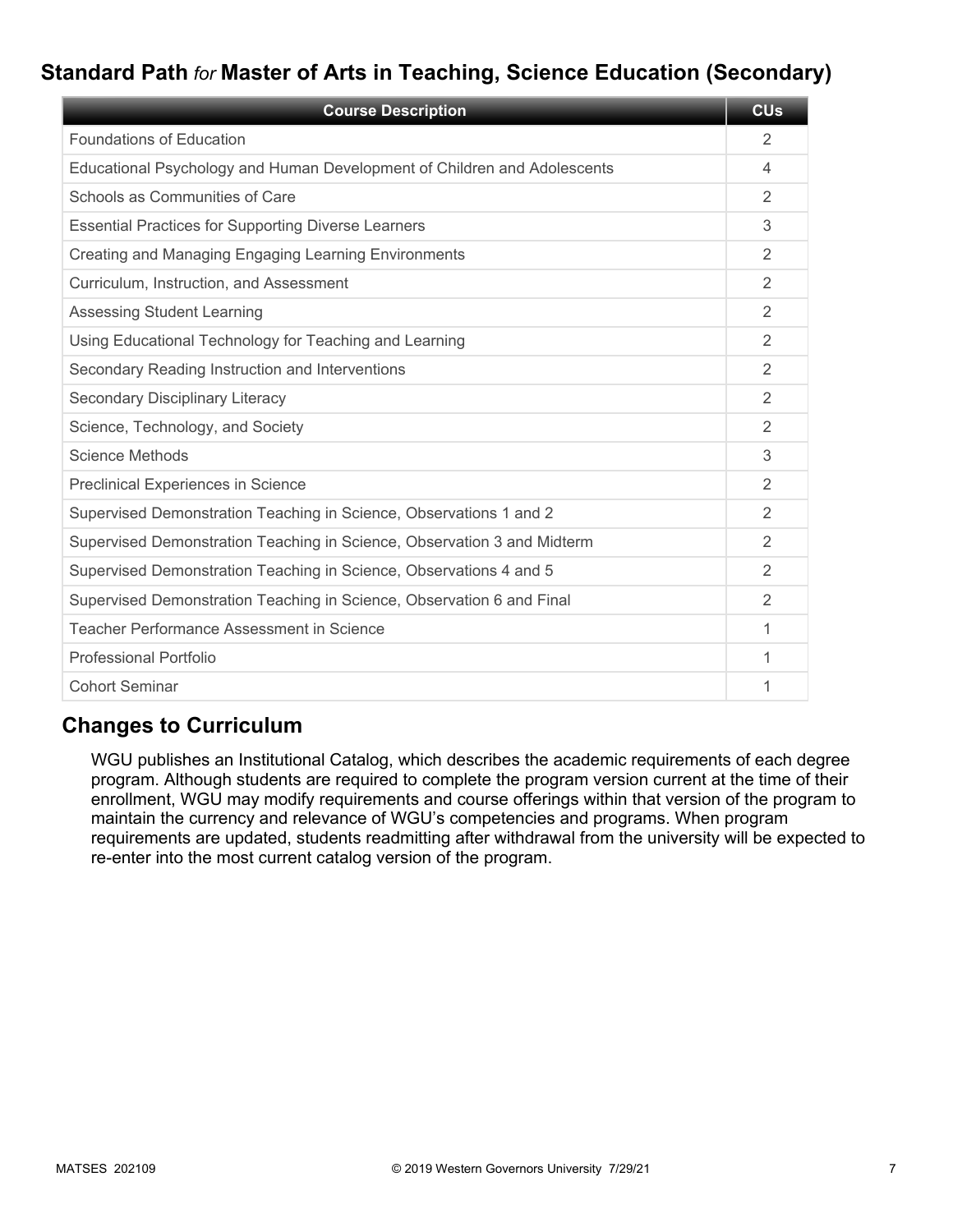# **Areas of Study** for **Master of Arts in Teaching, Science Education (Secondary)**

The following section includes the areas of study in the program, with their associated courses. Your specific learning resources and level of instructional support will vary based on the individual competencies you bring to the program and your confidence in developing the knowledge, skills, and abilities required in each area of the degree. The Degree Plan and learning resources are dynamic, so you need to review your Degree Plan and seek the advice of your mentor regarding the resources before you purchase them.

# **Professional Core**

### **Foundations of Education**

Foundations of Education is a key component of WGU's Professional Core and is a required course for all Master of Arts in Teaching candidates. This course introduces candidates to foundational knowledge about the teaching profession in the current educational context and the historical and cultural influences on P-12 education in the United States. This course addresses important topics that affect educators today including state standards-based curriculum, legal and ethical requirements, and professionalism. This course will culminate in evidence-based, practical application of current strategies, theories, or philosophical perspectives related to becoming an effective educator within the current school context. Candidates will engage in five hours of preclinical experiences, which include virtual observations of learning environments in multiple school settings, and an interview with an educator to gain insight on how these topics affect and inform teaching practice. Cross-cutting themes of technology and diversity are introduced for further development throughout the candidate's programs.

*This course covers the following competencies:*

- *Begin your course by discussing your course planning tool report with your instructor and creating your personalized course plan together.*
- *The graduate analyzes the role of historical and cultural influences, including issues of federal and state governance, in determining standard educational practices and ensuring equal access to educational opportunities.*
- *The graduate examines the impact of standards-based curriculum on students and teachers to determine how it supports a school's goals.*
- *The graduate evaluates the application of educational best practices in diverse learning settings to inform teaching practice.*
- *The graduate explores pathways and opportunities for professional development to grow as an educator.*
- *The graduate explains the historical, cultural or legal influences on specific situations within the current school context.*

### **Schools as Communities of Care**

Schools as Communities of Care is a key component of WGU's Professional Core and is a required course for all Master of Arts in Teaching candidates. This course introduces candidates to strategies for providing a culturally inclusive learning environment that meets the social and emotional needs of learners while taking into account theories and philosophical perspectives on child and adolescent development and learning. Emphasis is placed on fostering a collaborative relationship with families, caregivers, and community stakeholders, and on leveraging community resources to support each learner's growth and well-being to build a strong foundation for their academic and personal success. Topics addressed include culturally responsive practice, social and emotional learning (SEL), youth mental health, substance abuse, suicide awareness and prevention, abuse within families, and professional responsibilities to ensure student wellbeing. The course will culminate in evidence-based, practical application of strategies that support the whole child in a community of care. Candidates will engage in seven hours of preclinical experiences, include virtual observations of learning environments that involve parents and families in their children's' education and an interview with an educational professional. Cross-cutting themes of technology and diversity are interwoven for further development. This course is designed to be taken after successful completion of the Educational Psychology and Human Development of Children and Adolescents course.

- *Begin your course by discussing your course planning tool report with your instructor and creating your personalized course plan together.*
- *The graduate plans for learning environments that meet all students' cultural, social, and emotional learning needs by incorporating knowledge of individual learners, diverse cultures, and communities.*
- *The graduate develops strategies to address the social and emotional learning (SEL) needs of students, including the*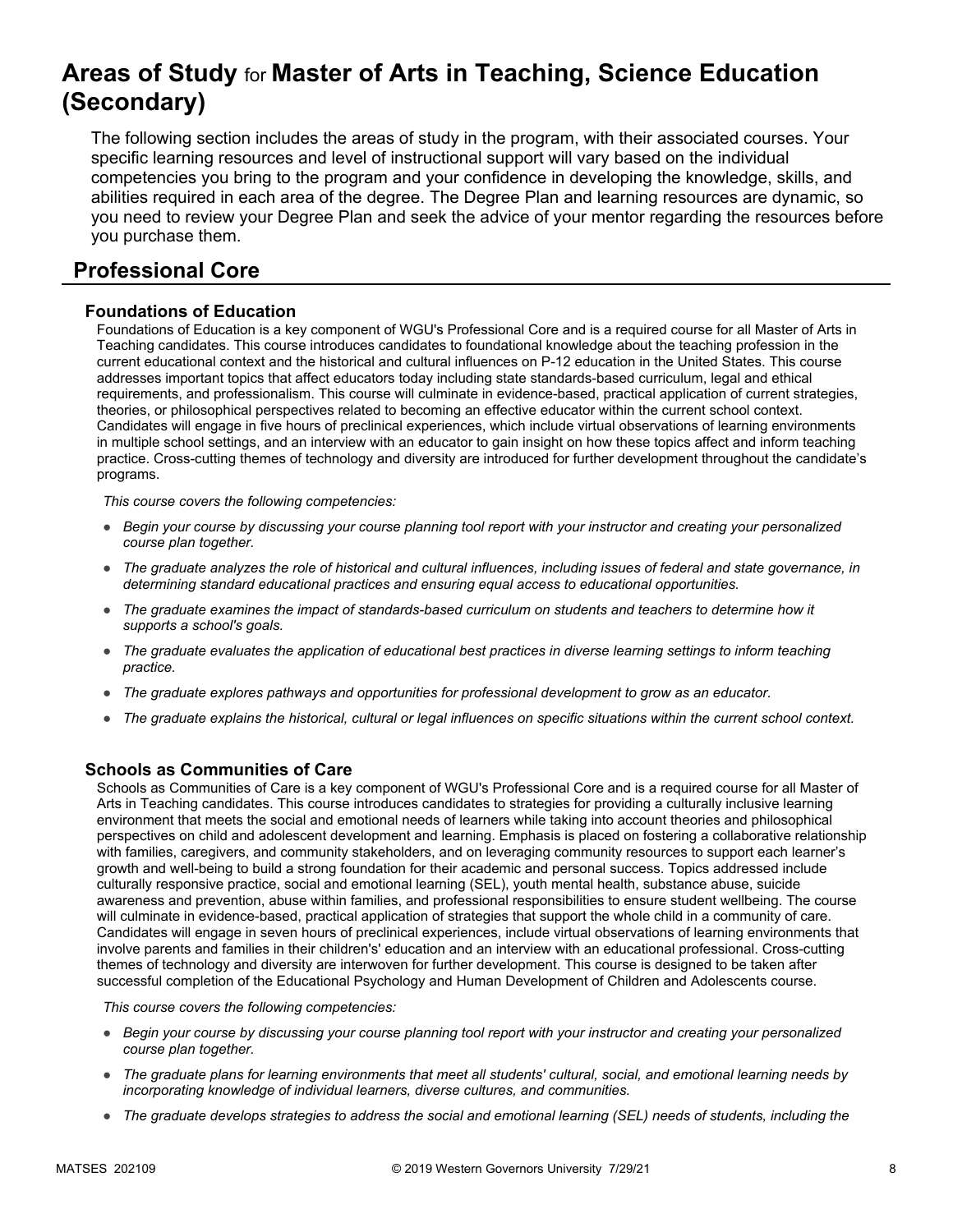*incorporation of trauma-informed or restorative instructional practices.* 

- *The graduate identifies appropriate resources and processes to support the mental health and emotional well-being of students.*
- *The graduate collaborates with families, caretakers, and the larger community to identify partnerships that facilitate learner growth.*
- *The graduate recommends evidence-based strategies that are appropriate to support the social and emotional needs of students grappling with situations affecting their home, school, or community.*

### **Essential Practices for Supporting Diverse Learners**

Essential Practices for Supporting Diverse Learners is a key component of WGU's Professional Core and is a required course for all Master of Arts in Teaching candidates. This course focuses on inclusive and responsive practices and interventions for meeting the needs of diverse populations of learners, including students with disabilities (INCLUDING DYSLEXIA), English language learners, and gifted and talented students. Candidates will apply practical strategies for differentiating instruction, partnering with parents, implementing a Multi-Tiered Systems of Support (MTSS), and advocating for all students, particularly those impacted by provisions of IDEA and Section 504 of the Rehabilitation Act, for the purpose of creating an accessible, equitable, inclusive, and culturally responsive learning experience. The course will culminate in practical application of evidence-based multi-tiered intervention strategies to support positive behavior and learning in the classroom for diverse learners. Candidates will engage in four hours of preclinical experiences that include a simulated teaching experience in which skills learned can be applied. Cross-cutting themes of technology and diversity are interwoven for further development. This course is designed to be taken after successful completion of the Schools as Communities of Care course.

*This course covers the following competencies:*

- *Begin your course by discussing your course planning tool report with your instructor and creating your personalized course plan together.*
- *The graduate analyzes the application of policies, practices, and legal requirements to inform teaching practice.*
- *The graduate creates inclusive learning environments featuring multitiered systems of supports to address the needs of all students, including exceptional learners and English learners.*
- *The graduate creates learning experiences that accommodate the needs of students with exceptionalities, including gifted and talented students, in order to facilitate the success of all learners.*
- *The graduate integrates equity pedagogy to address the needs of multicultural learners.*
- *The graduate plans learning experiences that accommodate linguistic diversity to facilitate the success of all learners.*
- *The graduate recommends strategies to engage with students, families, administrators, and other stakeholders in ways that are effective, legal, and ethical.*
- *The graduate analyzes why specific multi-tiered intervention strategies support positive behavior and learning in the classroom.*

### **Creating and Managing Engaging Learning Environments**

Creating and Managing Engaging Learning Environments is a key component of WGU's Professional Core and is a required course for all Master of Arts in Teaching candidates. This course provides candidates with research-based strategies and approaches to establishing and maintaining a safe and productive learning environment that supports the success and wellbeing of all P-12 learners. Topics addressed include consistent routines and expectations, student engagement, positive behavior support, motivation and its effect on student achievement, active learning and self-direction, and fostering a sense of community through collaboration. Candidates will design a classroom management plan for their future classroom based on theory and high-leverage practices for meeting the diverse needs of learners in a productive and collaborative learning environment. The course will culminate in evidence-based, practical application of current strategies to motivate and engage students in specific content areas. Candidates will engage in seven hours of preclinical experiences that include both virtual observations of classroom settings and time in a simulated classroom environment where theory can be put into practice. Cross-cutting themes of technology and diversity are interwoven for further development. This course is designed to be taken after successful completion of the Essential Practices for Supporting Diverse Learners course.

- *Begin your course by discussing your course planning tool report with your instructor and creating your personalized course plan together.*
- *The graduate establishes norms and routines to create a safe and productive learning environment that encourages positive social interactions, individual and collaborative learning, and appropriate classroom behaviors.*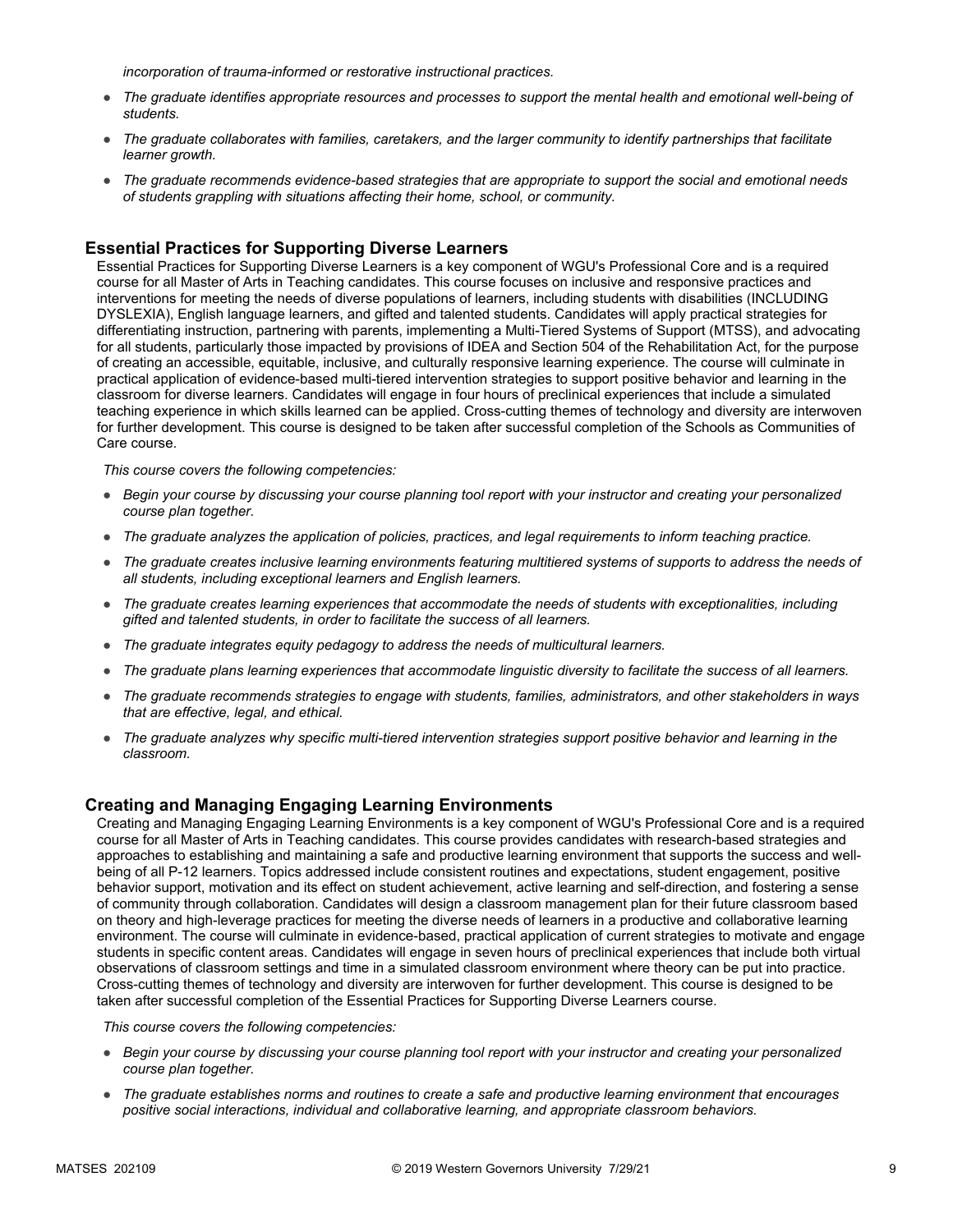- *The graduate interacts with each student in a way that builds positive relationships by using knowledge of individual learners, diverse cultures, and communities.*
- *The graduate analyzes the theoretical foundations and application of classroom management strategies, including behavior support and conflict management, to inform teaching practice.*
- *The graduate recommends strategies that are motivating and encourage active engagement from all students.*
- *The graduate applies evidence-based strategies within their content area to motivate and engage students.*

#### **Curriculum, Instruction, and Assessment**

Curriculum, Instruction, & Assessment is a key component of WGU's Professional Core and is a required course for all Master of Arts in Teaching candidates. This course provides candidates with theoretical foundations and strategies for creating engaging and standards-aligned lessons that meet the needs of all learners in the P-12 classroom. This course focuses on the interrelationship between curriculum, instruction, and assessment, with emphasis on the role of assessment and student data in planning, designing, delivering, and modifying instruction in accordance with diverse learner needs. This course will culminate in the application of evidence-based strategies related to the interdependence of and alignment among curriculum, instruction, and assessment in student-centered P-12 teaching and learning. Candidates will engage in three hours of preclinical experiences, which include conducting virtual classroom observations and recording a short teaching segment. Crosscutting themes of technology and diversity are interwoven for continued development. This course is designed to be taken after successful completion of the Creating and Managing Engaging Learning Environments course.

*This course covers the following competencies:*

- *Begin your course by discussing your course planning tool report with your instructor and creating your personalized course plan together.*
- *The graduate aligns lessons to learning goals by synthesizing knowledge about students and their assessment data.*
- *The graduate analyzes the role of various assessment types in evaluating student learning and planning future instruction.*
- *The graduate implements evidence-based instructional strategies to increase content area learning.*
- *The graduate differentiates instruction to facilitate mastery for all learners.*
- *The graduate incorporates cross-disciplinary instruction, skills, and content into lessons.*
- *The graduate creates standards-based instructional plans based on their state's P–12 standards that incorporate knowledge of learners' developmental needs, prior learning, and community and cultural context.*
- *The graduate analyzes the alignment of curriculum, instruction, and assessment to improve instruction and support learning for all students.*

#### **Assessing Student Learning**

Assessing Student Learning is a key component of WGU's Professional Core and is a required course for all Master of Arts in Teaching candidates. This course provides candidates with methods and best practices for using assessment to monitor student progress and to evaluate the effectiveness of instruction. This course focuses on implementing a balanced approach to assessment using multiple assessment types such as formative, summative, standardized, and common assessments. Also covered are data literacy skills for interpreting and analyzing individual learner and classroom data to improve instruction and support academic success for all learners. The course will culminate in evidence-based, practical application of strategies for assessment practices in P-12 schools. Candidates will engage in three hours of preclinical experiences that include virtual classroom observations. Cross-cutting themes of technology and diversity are interwoven for further development. This course is designed to be taken after successful completion of the Curriculum, Instruction, and Assessment course.

- *Begin your course by discussing your course planning tool report with your instructor and creating your personalized course plan together.*
- *The graduate plans a progress-monitoring strategy, including formative, summative, and common assessments, that actively engages students in their own learning.*
- *The graduate analyzes assessment results to evaluate student learning and teacher effectiveness.*
- *The graduate makes evidence-based instructional decisions that are informed by student assessment data.*
- The graduate determines their impact on learners and the broader school community through evaluation of teaching *practice.*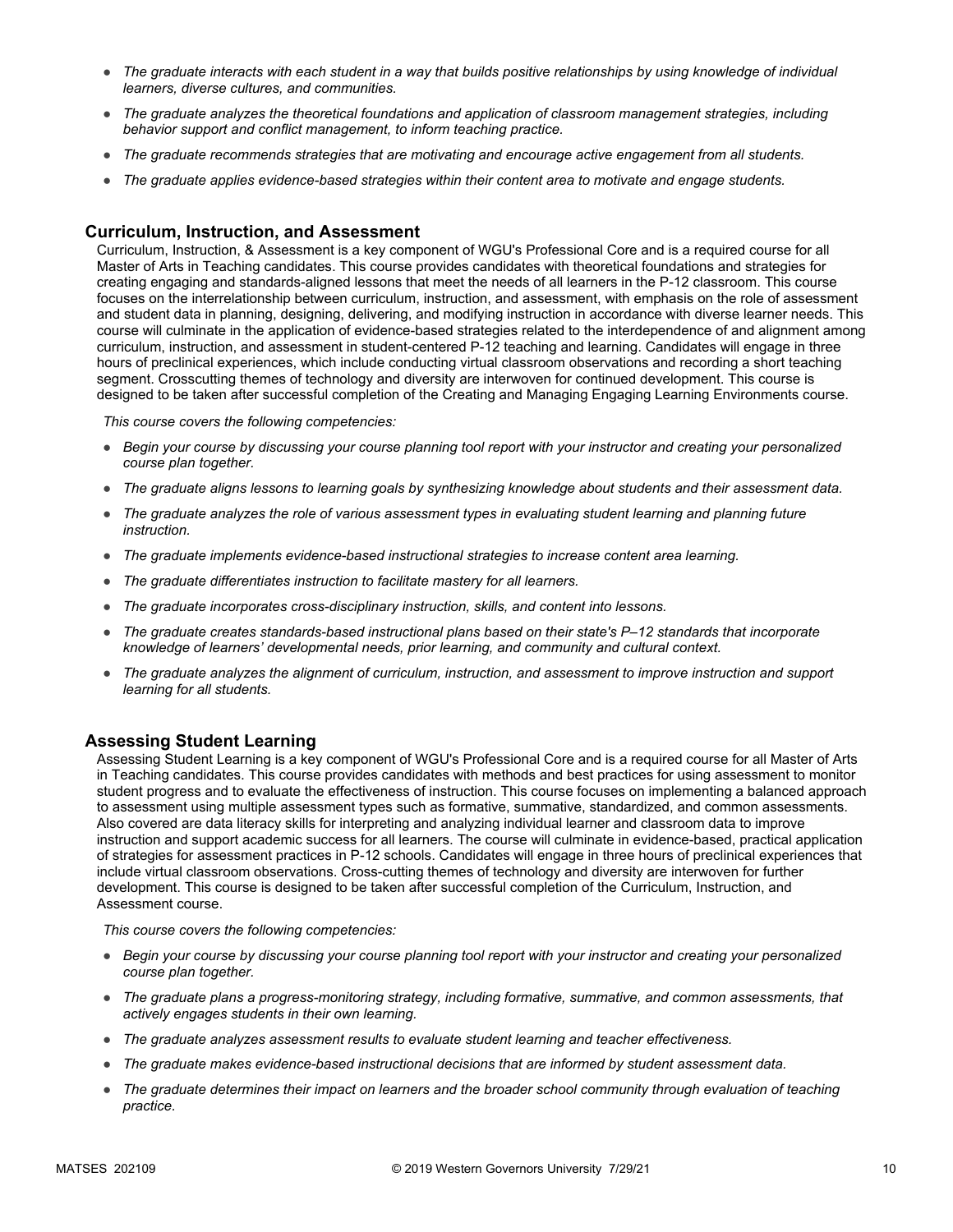● *The graduate evaluates assessment practices to assess students in a valid, reliable, non-biased, and accessible manner.*

### **Using Educational Technology for Teaching and Learning**

Using Educational Technology for Teaching and Learning is a key component of WGU's professional core and is a required course for all Master of Arts in Teaching candidates. This course presents strategies for integrating technology into classroom practices to improve instruction and student learning according to the International Society for Technology in Education (ISTE) standards. Candidates will evaluate digital tools and their potential classroom applications such as enhancing curriculum, enabling communication with students and families, and increasing student engagement. Topics covered include ethics, equity and access to technology, and appropriate use of technology by P–12 students. Assistive technologies to meet the needs of a diverse learner population also will be addressed. The course will culminate in evidence-based, practical application of current standards, strategies, theories, or philosophical perspectives related to the use of technology in teaching and learning. Candidates will engage in three hours of preclinical experience that include virtual observations of classroom practices incorporating technology to support educational goals. Crosscutting themes of technology and diversity are interwoven for further development. This course is designed to be taken after successful completion of the Assessing Student Learning course.

*This course covers the following competencies:*

- *Begin your course by discussing your course planning tool report with your instructor and creating your personalized course plan together.*
- *The graduate analyzes how research-based applications of technology facilitate student learning.*
- *The graduate evaluates the application of technology in the classroom, including its impact on learning for all students and potential equity or access issues.*
- *The graduate promotes a technology-enabled classroom culture that is equitable, ethical, and socially responsible.*
- *The graduate applies curricular and instructional design principles to create effective digital learning environments.*
- *The graduate recommends technology as an assessment tool to encompass multiple learner needs, provide in the moment feedback, and inform instruction.*
- *The graduate fosters student self-directedness and independent learning through the use of technology.*
- *The graduate applies evidence-based practices to articulate how technology supports teaching and learning in different learning environments.*

### **Education**

### **Educational Psychology and Human Development of Children and Adolescents**

Educational Psychology and Human Development of Children and Adolescents is a key component of WGU's Professional Core and is a required course for all Master of Arts in Teaching candidates. This course introduces candidates to researchvalidated theories of human development and psychology, spanning from early childhood through adolescence, and their applications in teaching practice. Candidates will explore how linguistic, physical, cognitive, and social development influence the learning process and inform educational approaches. This course will also cover appropriate instructional and assessment strategies that can be used to support learning for developmentally diverse student populations. The course will culminate in analysis of learning theories related to educational psychology in order to develop a personal educational philosophy. Candidates will engage in four hours of preclinical experiences, which include virtual classroom observations from the perspective of educational psychology and learner development. Cross-cutting themes of technology and diversity are interwoven for further development. This course is designed to be taken after successful completion of the Foundations of Education course.

- *Begin your course by discussing your course planning tool report with your instructor and creating your personalized course plan together.*
- *The graduate describes theories of development across the cognitive, linguistic, social, emotional, and physical areas to understand the needs of students at various developmental levels.*
- *The graduate evaluates the influence of students' developmental characteristics on their learning and evaluates performance to inform instructional decisions.*
- *The graduate recommends instructional strategies that will positively impact learning, based on principles of learning theories.*
- *The graduate evaluates classroom practices to determine how theories of child and adolescent psychology, learning,*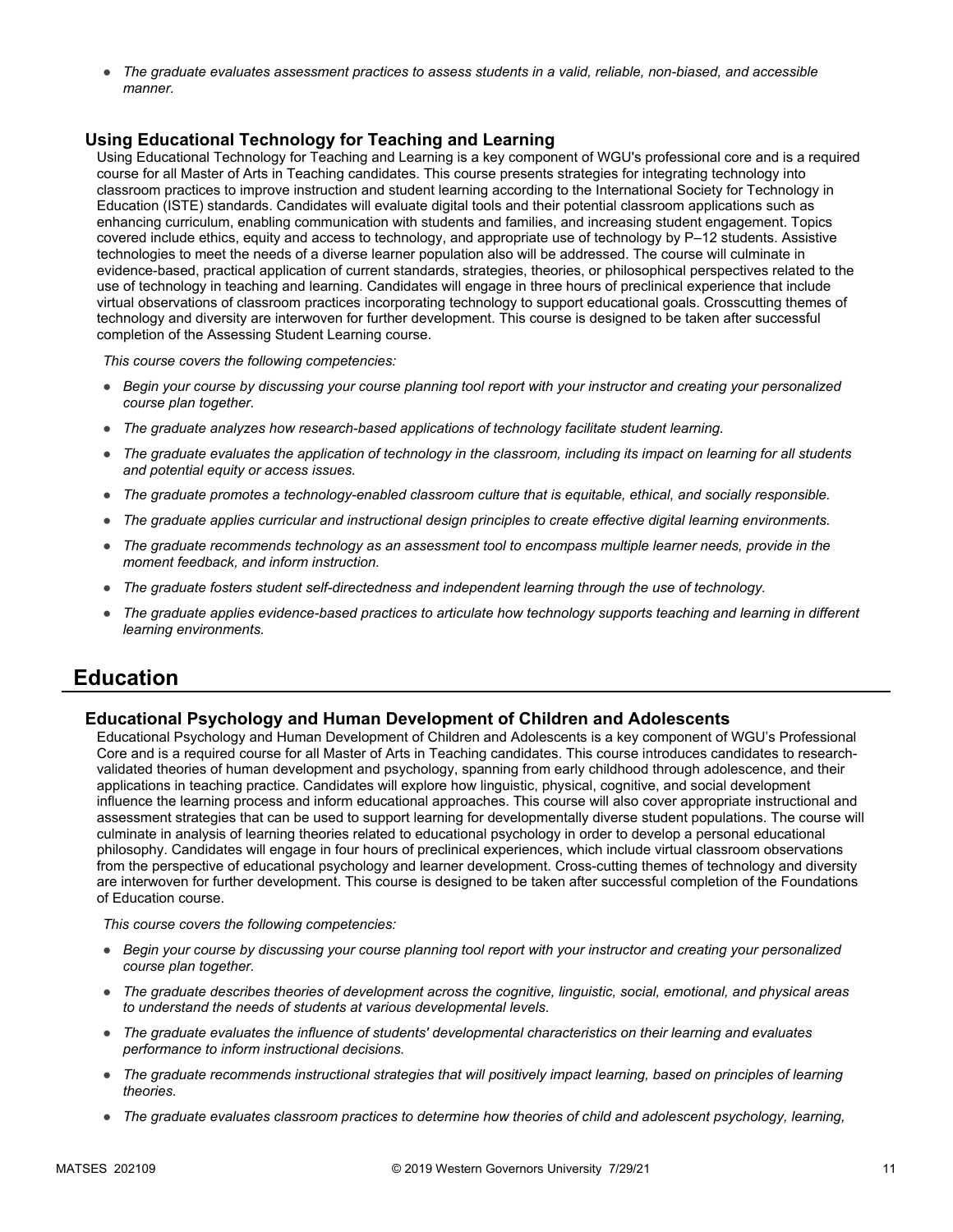*and development are applied in the classroom environment.*

● *The graduate analyzes learning theories to develop a personal educational philosophy.*

# **Effective Teaching Practices**

#### **Secondary Reading Instruction and Interventions**

Secondary Reading Instruction and Intervention explores the comprehensive, student-centered Response to Intervention (RTI) assessment and intervention model used to identify and address the needs of learners in middle school and high school who struggle with reading comprehension and/or information retention. Course content provides educators with effective strategies designed to scaffold instruction and help learners develop increased skill in the following areas: reading, vocabulary, text structures and genres, and logical reasoning related to the academic disciplines. This course has no prerequisites.

*This course covers the following competencies:*

- *Begin your course by discussing your course planning tool report with your instructor and creating your personalized course plan together.*
- *The graduate explains how the Response to Intervention (RTI) approach identifies, monitors, and differentiates instruction to ensure that struggling readers obtain the appropriate support and interventions to improve academic progress.*
- *The graduate develops effective vocabulary instruction to enhance students' reading comprehension in the content areas.*
- *The graduate integrates knowledge of effective comprehension strategies to help students monitor and improve their own comprehension when reading.*
- *The graduate integrates reading strategies that scaffold instruction for students when reading increasingly complex texts.*
- *The graduate integrates reading assessments to make informed instructional and placement decisions.*

#### **Secondary Disciplinary Literacy**

Secondary Disciplinary Literacy examines teaching strategies designed to help learners in middle and high school improve upon the literacy skills required to read, write, and think critically while engaging content in different academic disciplines. Themes include exploring how language structures, text features, vocabulary, and context influence reading comprehension across the curriculum. Course content highlights strategies and tools designed to help teachers assess the reading comprehension and writing proficiency of learners and provides strategies to support student reading and writing success in all curriculum areas. This course has no prerequisites.

*This course covers the following competencies:*

- *Begin your course by discussing your course planning tool report with your instructor and creating your personalized course plan together.*
- *The graduate distinguishes between the basic strategies used to facilitate comprehension in the content areas and the specialized reading practices needed to comprehend text in a specific discipline.*
- *The graduate integrates discipline-specific literacy instruction to help students understand the text structures, vocabulary, and language knowledge required for specific disciplines.*
- *The graduate plans writing activities that promote understanding of discipline-specific content through the organization, analysis, and synthesis of ideas.*
- *The graduate creates authentic learning tasks and activities that provide students with opportunities to demonstrate discipline specific understandings.*
- *The graduate integrates instructional strategies and materials in disciplinary literacy practices to enhance student understanding within the disciplines.*

### **Science Education**

#### **Science, Technology, and Society**

Science, Technology, and Society explores the ways in which science influences and is influenced by society and technology. A humanistic and social endeavor, science serves the needs of ever-changing societies by providing methods for observing, questioning, discovering, and communicating information about the physical and natural world. This course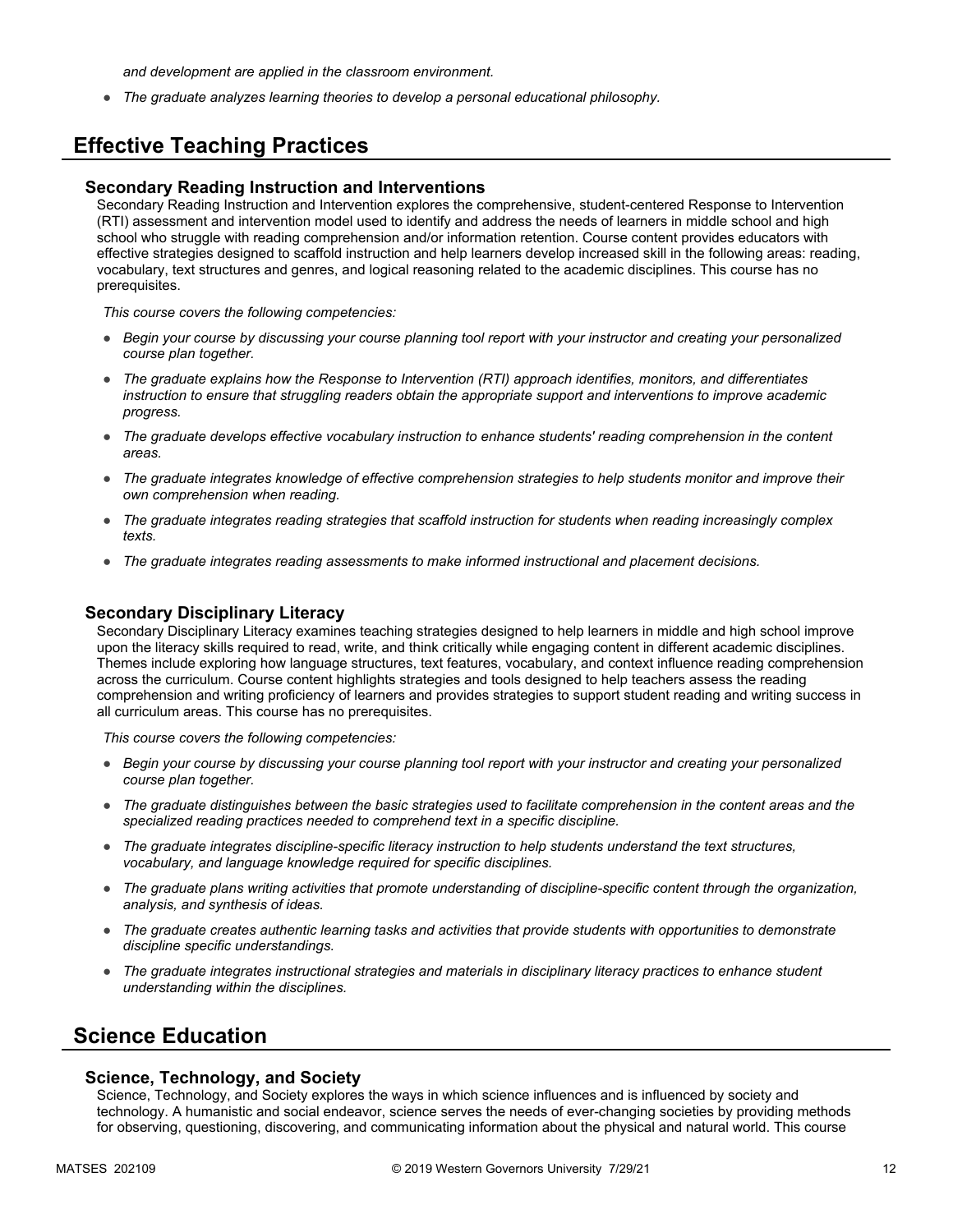prepares educators to explain the nature and history of science, the various applications of science, and the scientific and engineering processes used to conduct investigations, make decisions, and solve problems. There are no prerequisites for this course.

*This course covers the following competencies:*

- *Begin your course by discussing your course planning tool report with your instructor and creating your personalized course plan together.*
- *The graduate analyzes the relationships among themes that appear across multiple scientific ideas.*
- *The graduate analyzes the nature of science, including how science distinguishes itself from other ways of knowing.*
- *The graduate analyzes the historical development of science, including how scientific knowledge evolves.*
- *The graduate analyzes the various ways in which science, technology, and society are interrelated.*
- *The graduate analyzes socially relevant scientific issues to make informed decisions based on data and context.*
- *The graduate analyzes the principles, processes, and assumptions of investigations in science to engage students in the nature of inquiry.*
- *The graduate uses technology tools and mathematics to improve investigations and the communication of results.*
- *The graduate formulates testable hypotheses for scientific investigations.*
- *The graduate conducts investigations in science to solve open-ended problems using appropriate scientific methods.*

#### **Science Methods**

Science Methods provides an introduction to science teaching methods for graduate students seeking initial licensure or an additional endorsement in secondary biology, chemistry, geosciences, physics, or middle grades general science. Course content focuses on the design and teaching of standards-based lessons using the three dimensions of science (science and engineering practices, crosscutting concepts, and disciplinary core ideas) and the appropriate integration of technology into those lessons. Students in this course work within their content areas to evaluate, enhance, and plan appropriate science instruction. This course includes laboratory safety training and certification, which includes safe laboratory practices and procedures for science classrooms and the proper use of personal protective equipment. Students seeking initial licensure should complete NHC1: Introduction to Instructional Planning and Presentation before this course. There are no prerequisites for students seeking an endorsement in a new content area.

*This course covers the following competencies:*

- *Begin your course by discussing your course planning tool report with your instructor and creating your personalized course plan together.*
- *The graduate analyzes connections among the three dimensions of science instruction—disciplinary core ideas, crosscutting concepts, and science and engineering practices—to prepare and plan for instruction.*
- *The graduate integrates technology into science activities to support student engagement and content mastery.*
- *The graduate develops assessment strategies that measure three-dimensional science learning to determine the effectiveness of teaching and learning experiences.*
- *The graduate develops lessons that integrate the three dimensions of science with applicable technologies to connect scientific concepts and phenomena.*
- *The graduate develops plans for the use, storage, and maintenance of science materials and protective equipment and for the care of living organisms to comply with district, state, and federal safety, ethical, and legal standards for science teachers.*
- *The graduate establishes an emergency response plan to prepare for potential emergency situations in the science learning environment.*

## **Field Experience**

#### **Preclinical Experiences in Science**

Preclinical Experiences in Science provides students the opportunity to observe and participate in a wide range of inclassroom teaching experiences in order to develop the skills and confidence necessary to be an effective teacher. Students will reflect on and document the 75 hours of in-classroom observation and experience in their performance assessments. Prior to entering the classroom for the observations, students will be required to meet several requirements including a cleared background check, passing scores on the state or WGU required basic skills exam and a completed resume.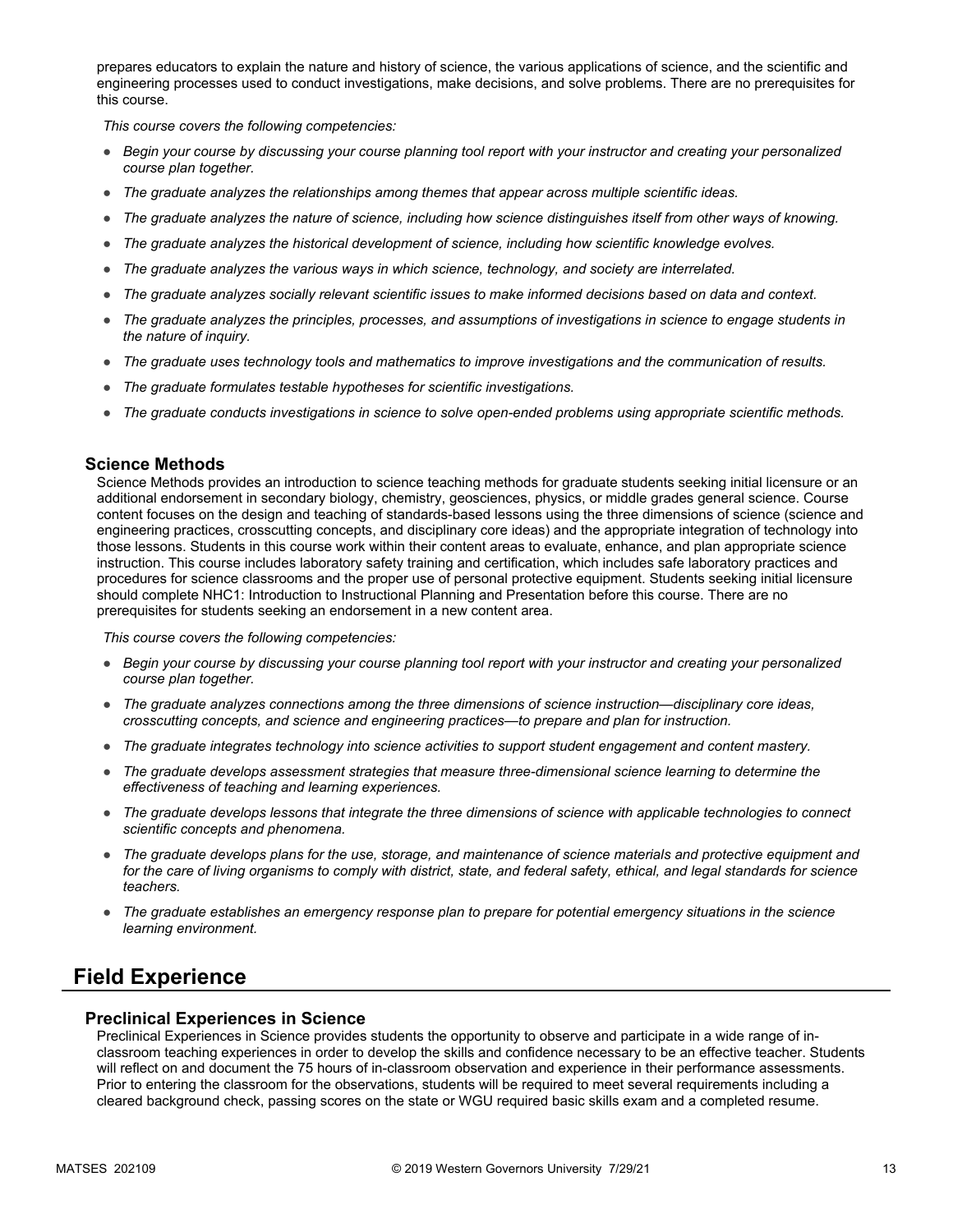*This course covers the following competencies:*

- *The graduate develops a classroom management plan that integrates best practices for engagement and motivation.*
- The graduate evaluates the theoretical and practical implications of various content knowledge applications, tools of *inquiry, instructional strategies, models and trends in the context of classrooms and schools.*
- *The graduate collaborates with a mentor teacher in the planning and delivery of instruction in a classroom setting.*
- *The graduate evaluates the theoretical and practical implications of various strategies that are intended to support the use of academic language, metacognition, and communication in classroom contexts.*
- *The graduate evaluates the theoretical and practical applications of various assessment practices as they relate to student learning and instructional design.*
- *The graduate evaluates various applications of technological integration in support of learning for all students.*
- *The graduate evaluates the theoretical, legal, ethical, and practical applications of teaching students with exceptional learning needs.*
- *The graduate evaluates educational observations and experiences connected to professional practices to support the development of appropriate teaching dispositions and a personal teaching philosophy.*

# **Demonstration Teaching**

### **Supervised Demonstration Teaching in Science, Observations 1 and 2**

Supervised Demonstration Teaching in Science involves a series of classroom performance observations by the host teacher and clinical supervisor that develop comprehensive performance data about the teacher candidate's skills.

*This course covers the following competencies:*

- *The graduate provides developmentally appropriate instruction that supports the cognitive, linguistic, social, emotional, and physical needs of all students.*
- *The graduate establishes a safe and productive learning environment that supports individual learning, collaborations, and positive social interaction.*
- *The graduate integrates effective strategies to manage the resources, students, procedures, and routines of the classroom.*
- The graduate designs instruction that effectively integrates understanding of subject matter, curriculum goals, cross*disciplinary skills, pedagogy, and students.*
- *The graduate integrates multiple methods of assessment that engage students in their own growth, document student progress, and inform ongoing planning and instruction.*
- *The graduate integrates a variety of instructional strategies that engage students in the learning process and encourage deep understanding of content and development of the skills needed to apply knowledge in meaningful ways.*
- *The graduate integrates effective strategies to manage the delivery of lesson content.*
- *The graduate integrates appropriate central concepts, tools of inquiry, and structures of the discipline to make content accessible and meaningful for all students and to assure mastery.*

### **Supervised Demonstration Teaching in Science, Observation 3 and Midterm**

Supervised Demonstration Teaching in Science involves a series of classroom performance observations by the host teacher and clinical supervisor that develop comprehensive performance data about the teacher candidate's skills.

- *The graduate provides developmentally appropriate instruction that supports the cognitive, linguistic, social, emotional, and physical needs of all students.*
- *The graduate establishes a safe and productive learning environment that supports individual learning, collaborations, and positive social interaction.*
- *The graduate integrates effective strategies to manage the resources, students, procedures, and routines of the classroom.*
- The graduate designs instruction that effectively integrates understanding of subject matter, curriculum goals, cross*disciplinary skills, pedagogy, and students.*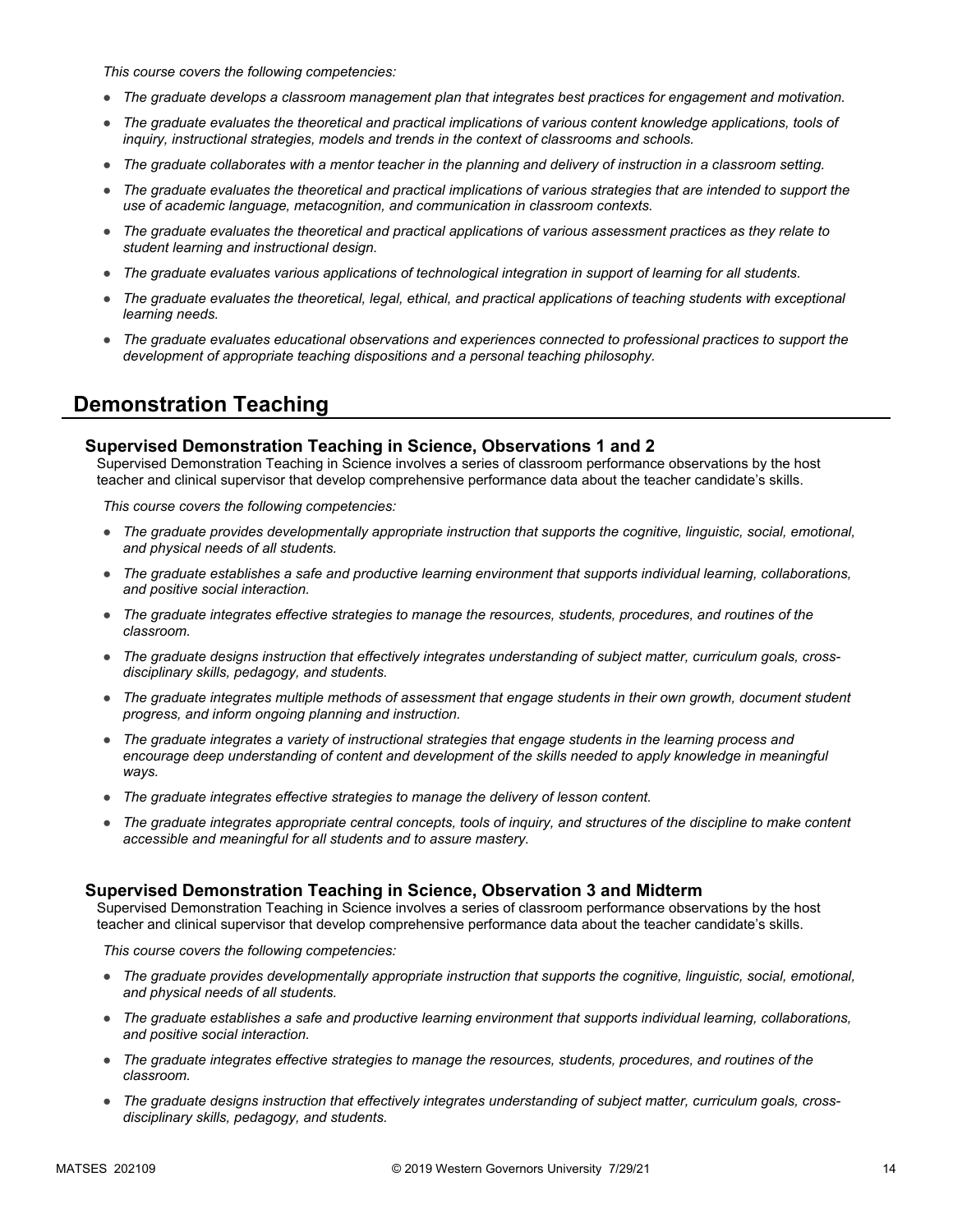- *The graduate integrates multiple methods of assessment that engage students in their own growth, document student progress, and inform ongoing planning and instruction.*
- *The graduate integrates a variety of instructional strategies that engage students in the learning process and*  encourage deep understanding of content and development of the skills needed to apply knowledge in meaningful *ways.*
- *The graduate integrates effective strategies to manage the delivery of lesson content.*
- *The graduate integrates appropriate central concepts, tools of inquiry, and structures of the discipline to make content accessible and meaningful for all students and to assure mastery.*

### **Supervised Demonstration Teaching in Science, Observations 4 and 5**

Supervised Demonstration Teaching in Science involves a series of classroom performance observations by the host teacher and clinical supervisor that develop comprehensive performance data about the teacher candidate's skills.

*This course covers the following competencies:*

- *The graduate provides developmentally appropriate instruction that supports the cognitive, linguistic, social, emotional, and physical needs of all students.*
- *The graduate establishes a safe and productive learning environment that supports individual learning, collaborations, and positive social interaction.*
- *The graduate integrates effective strategies to manage the resources, students, procedures, and routines of the classroom.*
- The graduate designs instruction that effectively integrates understanding of subject matter, curriculum goals, cross*disciplinary skills, pedagogy, and students.*
- *The graduate integrates multiple methods of assessment that engage students in their own growth, document student progress, and inform ongoing planning and instruction.*
- *The graduate integrates a variety of instructional strategies that engage students in the learning process and encourage deep understanding of content and development of the skills needed to apply knowledge in meaningful ways.*
- *The graduate integrates effective strategies to manage the delivery of lesson content.*
- *The graduate integrates appropriate central concepts, tools of inquiry, and structures of the discipline to make content accessible and meaningful for all students and to assure mastery.*

### **Supervised Demonstration Teaching in Science, Observation 6 and Final**

Supervised Demonstration Teaching in Science involves a series of classroom performance observations by the host teacher and clinical supervisor that develop comprehensive performance data about the teacher candidate's skills.

- *The graduate provides developmentally appropriate instruction that supports the cognitive, linguistic, social, emotional, and physical needs of all students.*
- *The graduate establishes a safe and productive learning environment that supports individual learning, collaborations, and positive social interaction.*
- *The graduate integrates effective strategies to manage the resources, students, procedures, and routines of the classroom.*
- The graduate designs instruction that effectively integrates understanding of subject matter, curriculum goals, cross*disciplinary skills, pedagogy, and students.*
- *The graduate integrates multiple methods of assessment that engage students in their own growth, document student progress, and inform ongoing planning and instruction.*
- *The graduate integrates a variety of instructional strategies that engage students in the learning process and*  encourage deep understanding of content and development of the skills needed to apply knowledge in meaningful *ways.*
- *The graduate integrates effective strategies to manage the delivery of lesson content.*
- *The graduate integrates appropriate central concepts, tools of inquiry, and structures of the discipline to make content accessible and meaningful for all students and to assure mastery.*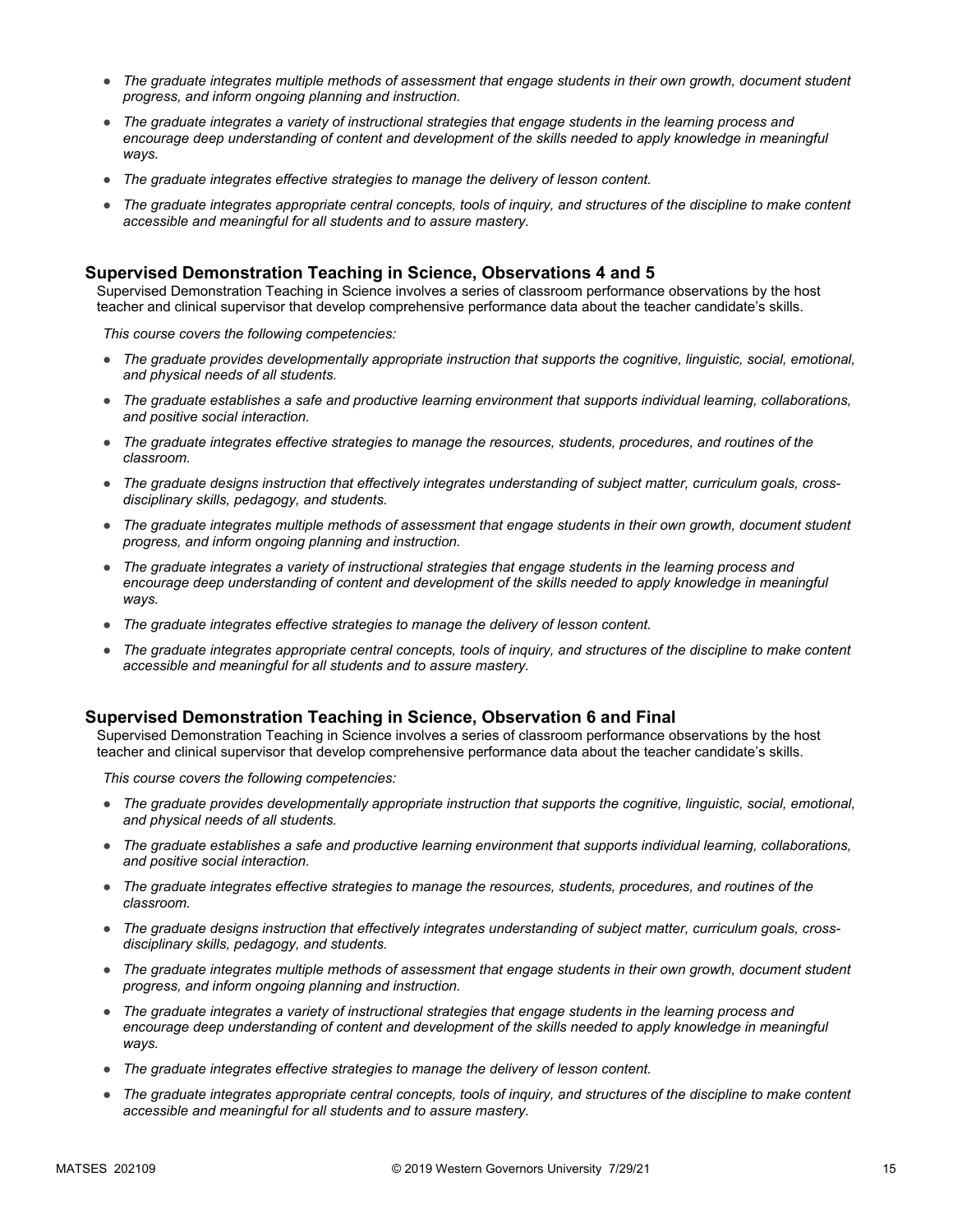### **Teacher Performance Assessment in Science**

The Teacher Performance Assessment in Science course is culmination of the wide variety of skills learned during your time in the Teachers College at WGU. In order to be a competent and independent classroom teacher, you will showcase a collection of your content, planning, instructional, and reflective skills.

*This course covers the following competencies:*

- *The graduate evaluates the teaching context to accommodate student differences to plan for instruction and assessment.*
- *The graduate plans learning environments that support individual learning, collaboration, and positive social interaction.*
- *The graduate plans comprehensive learning segments of instruction and assessment that align with standards and the needs of students.*
- *The graduate applies instructional strategies that promote learning, engage students, and provide differentiated instruction.*
- *The graduate integrates strategies to develop academic language that facilitates effective student participation and engagement in learning.*
- *The graduate utilizes assessment data to profile student learning, communicate information about student progress and achievement, and guide and modify instruction.*
- *The graduate evaluates teaching experiences including the planning and implementing of curriculum and instruction through ongoing reflection.*

### **Professional Portfolio**

Professional Portfolio requires candidates to create an online teaching portfolio that demonstrates professional beliefs, growth, and effective teaching practices from the Demonstration Teaching experience. The portfolio includes reflective essays (educational beliefs, professional growth, and collaboration with stakeholders) and professional artifacts (resume and artifacts with commentary on academic language, systems of student support, education technology, and professional communication with families) developed and acquired during Demonstration Teaching.

*This course covers the following competencies:*

- *The graduate recommends improvements for instruction and professional practice through personal reflection.*
- *The graduate integrates technology into classroom learning experiences to enhance student learning and monitor academic progress.*
- *The graduate demonstrates ethical responsibilities and appropriate teaching dispositions, including those outlined in the Western Governors University Teachers College Code of Ethics.*
- *The graduate recommends strategies that support the development of academic language for all students.*
- *The graduate integrates a variety of strategies and resources to differentiate instruction and meet the needs of diverse learners.*
- *The graduate develops appropriate plans for professional growth in subject matter knowledge and pedagogical skills, including habits and skills of continual inquiry and learning.*

#### **Cohort Seminar**

Cohort Seminar provides mentoring and supports teacher candidates during their demonstration teaching period by providing weekly collaboration and instruction related to the demonstration teaching experience. It facilitates their demonstration of competence in becoming reflective practitioners, adhering to ethical standards, practicing inclusion in a diverse classroom, exploring community resources, building collegial and collaborative relationships with teachers, and considering leadership and supervisory skills.

- *The graduate demonstrates the ability to positively impact student learning through work samples, student artifacts, assessment results, and reflection.*
- *The graduate recommends improvements for instruction and professional practice through personal reflection.*
- *The graduate demonstrates ethical responsibilities and appropriate teaching dispositions, including those outlined in the Western Governors University Teachers College Code of Ethics.*
- *The graduate recommends strategies for effectively collaborating with colleagues, parents, and community*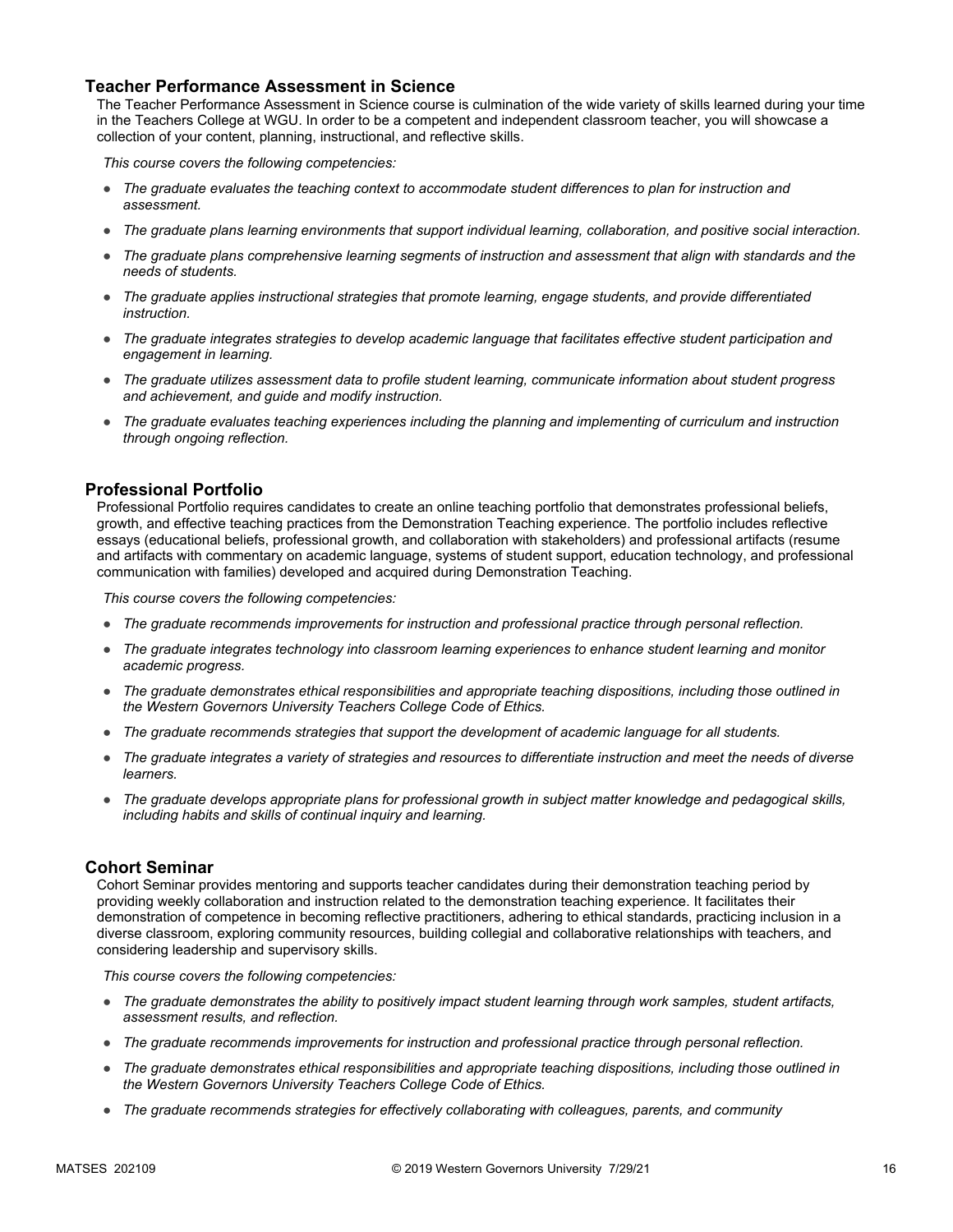*professionals to support student development, learning, and well being.*

- *The graduate selects community resources that support students' non-instructional needs in and out of the classroom.*
- *The graduate recommends strategies that support the development of academic language for all students.*
- *The graduate integrates a variety of strategies and resources to differentiate instruction and meet the needs of diverse learners.*
- *The graduate recommends effective strategies to maintain high levels of student engagement.*
- *The graduate recommends best practices for classroom management, effective transitions, and pacing to maximize instructional time.*
- *The graduate develops appropriate plans for professional growth in subject matter knowledge and pedagogical skills, including habits and skills of continual inquiry and learning.*